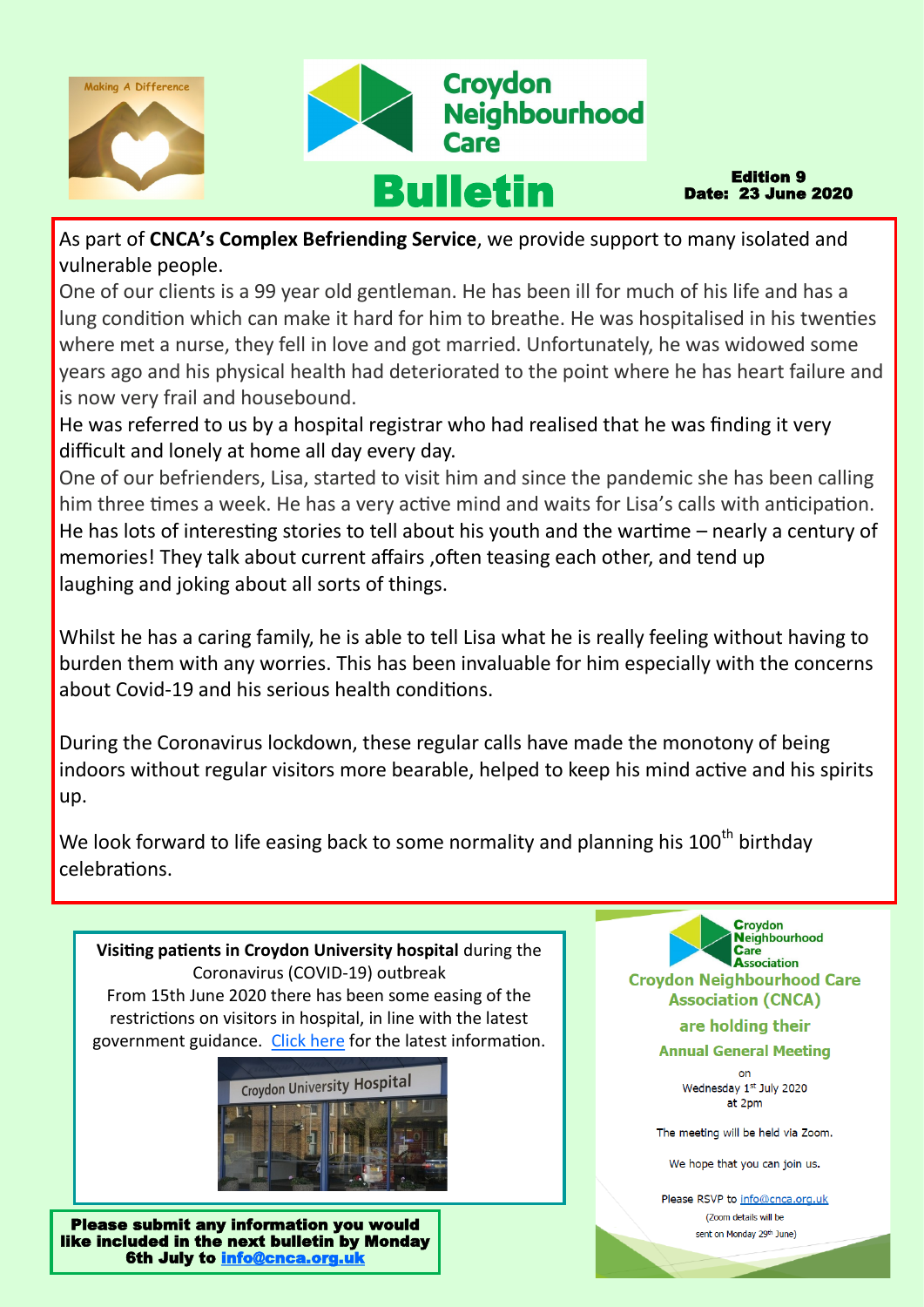

during the pandemic.

crisis.

**The Crisis Project: Letters to the NHS** was set up by a first year University of Warwick Maths Student, in a bid to encourage members of the public to write bespoke letters to keyworkers, recognising them for their individual efforts

Since lockdown began millions of people stood on their doorsteps to clap for our carers on Thursdays at 8pm, however the clap for carers

· There are currently over 900 volunteers from the ages of 6-90 years old writing to keyworkers

· You can sign up to be a volunteer or nominate a key worker to have a letter sent to them

> The [Foundation for Social Improvement](https://www.thefsi.org/)  [\(FSI\)](https://www.thefsi.org/) are offering their members a range of online training and useful resources. If you are a small charity with an annual turnover of less than £1 million you can become a member for free

at [www.thecrisisproject.com](http://www.thecrisisproject.com)

has now ended, but key workers are still working incredibly hard during the Covid-19

Healthwatch Croydon have produced a [report](https://www.healthwatchcroydon.co.uk/wp-content/uploads/2020/06/How-is-COVID19-affecting-Croydon-residents-Stakeholder-Report-No-2-22-May-2020.pdf) presenting the experiences that Croydon residents have shared during Covid-19 and what they suggest could be done to improve their experience.

# **Zooming for the over 60s Zoom Meeting INVITE**



**When: Every Wednesday Time: 3-4pm** 

Please click the link below to join. https://us02web.zoom.us /j/3852076159





Age UK Croydon is currently looking for new Trustees - visit [their website](https://www.ageuk.org.uk/croydon/get-involved/volunteer/trustees/) for further information



[Not Another Number](https://notanothernumber.co.uk/) is an international online memorial project dedicated to remembering all the victims

of COVID-19.

Their mission is to provide a free online platform where those who have been lost are remembered in a more personal way, *'where the world doesn't just see the numbers but the individual people behind those numbers'.*



The Co-[op Local Community Fund](https://causes.coop.co.uk/) supports projects across the UK and is now open for applications. If you are successful, the funding period will begin on 25th October.

> **Applications must be completed by midnight on 28th June 2020.**



**Please regularly check the council'[s website](https://www.croydon.gov.uk/healthsocial/phealth/coronavirus-information/service-updates) to find out the latest guidance and information about support in Croydon**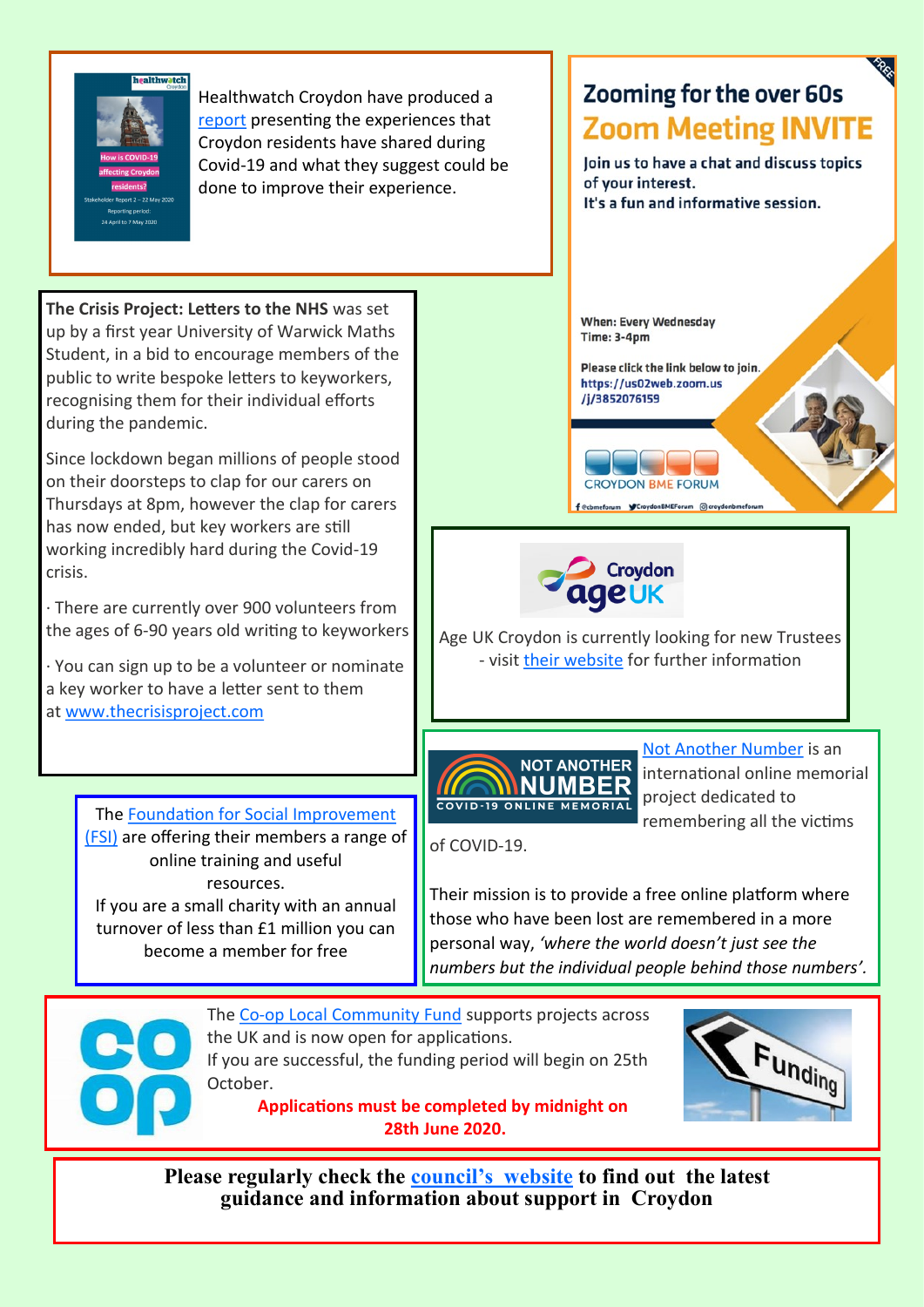# **Trading Standards Alert**

Croydon Trading Standards is taking part in the [Scams Awareness Fortnight 2020](https://www.citizensadvice.org.uk/about-us/our-campaigns/all-our-current-campaigns/scams-awareness-campaign-2020/) Campaign. This annual campaign is all about creating a network of confident, scam aware consumers who are able to recognise a scam, report it and talk about their experiences to help raise public awareness of scams.

# **CORONAVIRUS SCAMS**

There are many new scams around at the moment as a result of fraudsters taking advantage of the Covid-19 pandemic.

#### **Scams to look out for include:**

Adverts for face masks or medical equipment at high prices Adverts selling fake cures for coronavirus Emails or texts pretending to be from the government Emails offering life insurance against coronavirus People knocking at your door and asking for money for Covid-19 related charities

# **ROMANCE FRAUD**

### **What is it?**

When you think you've met the perfect partner through an online dating website or app, but the other person is using a fake profile to form a relationship with you. They're using the site to gain your trust and ask you for money or enough personal information to steal your identity.

#### **How to protect yourself**

- Avoid giving away too many personal details when dating online. Revealing your full name, date of birth and home address may lead to your identity being stolen.
- Never send or receive money or give away your bank details to someone you've only met online, no matter how much you trust them or believe their story.
- Pick a reputable dating website and use the site's messaging service. Fraudsters want to quickly switch to social media or texting so there's no evidence of them asking you for money.

#### **How to report it:**

It can be embarrassing to feel tricked into thinking you've formed a relationship online, but a report can be taken in confidence.

#### **To find out more about scams go to the Citizens Advice webpage at:**

**[https://www.citizensadvice.org.uk/about](https://www.citizensadvice.org.uk/about-us/our-campaigns/all-our-current-campaigns/scams-awareness-campaign-2019/)-us/our-campaigns/all-our-current-campaigns/scams-awareness[campaign](https://www.citizensadvice.org.uk/about-us/our-campaigns/all-our-current-campaigns/scams-awareness-campaign-2019/)-2019/**

**Get advice : Citizens Advice Consumer Service: 0808 223 1133** 

**Report scams to Action Fraud at:<https://www.actionfraud.police.uk/>or 0300 123 2040.**